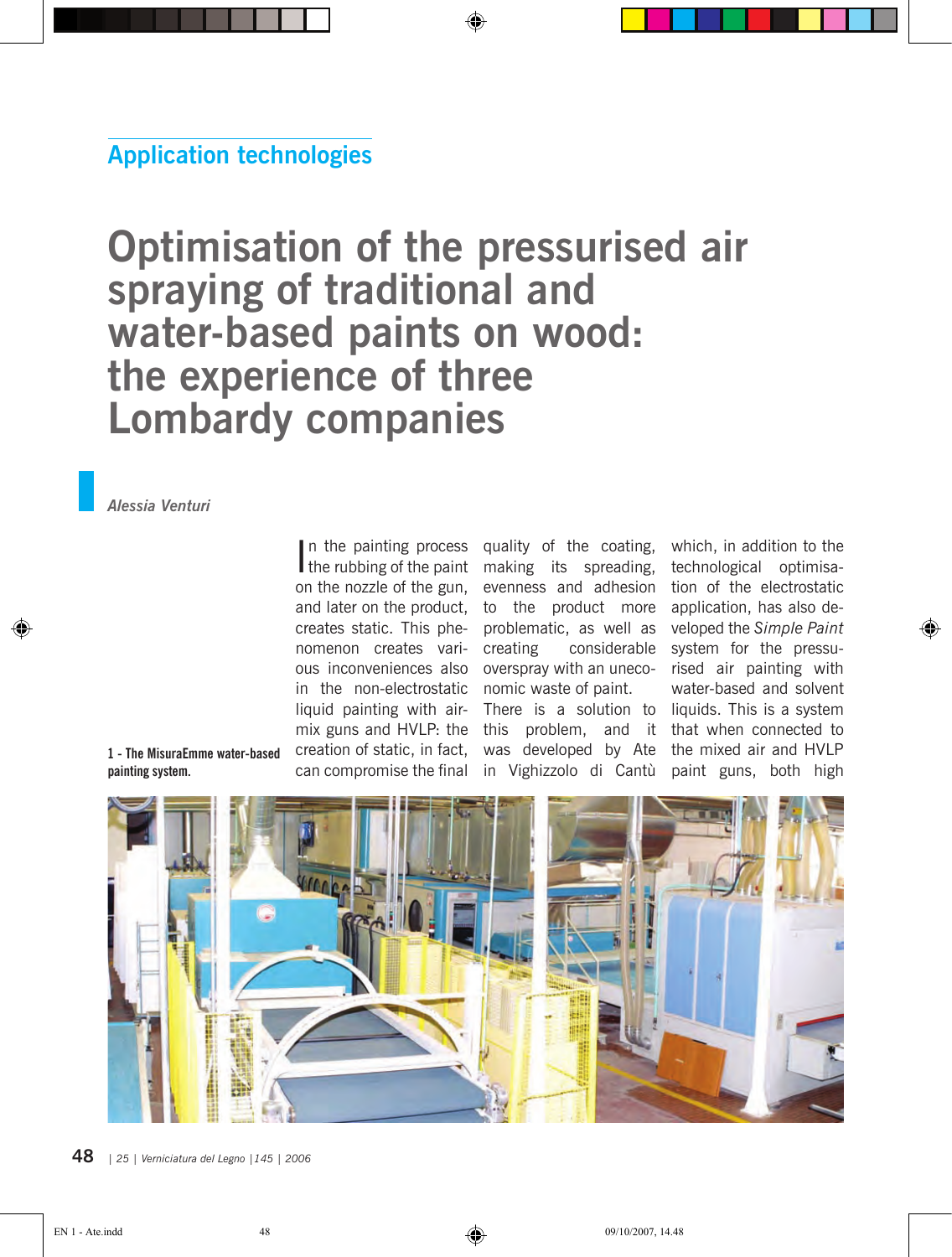the nebulisation air of the gun and, by acting on the static charges, renders both the product as well as the paint particles neutral. This provides a number of benefits, including: - a better nebulisation of

the paint

- better spreading, uniformity and adherence of the film

- reduction in the overspray and diffusion of particles of dirt

- a reduction of fumes in the cabin, of sludge and smudge.

Obviously the collateral benefit is a substantial reduction of solvent put into the air when traditional paints are used, and a substantial saving of the paint used, which is around 20% on average.

### **Stability of the painting and an improvement in the level of quality for MisuraEmme**

MisuraEmme in Mariano Comense (Co), one of the leading companies in the high band furnishing sector, has installed two *Simple Paint* systems on two automated painting systems already in use, one which has been working with water-based materials

and low pressure, treats for some time already (fig. 1) and one which still works with solventbased paints, but which is in the process of being converted to water-based paints. Accompanied by Simone Barbieri of Ate, I met with Attilio Tettamanti, the person in charge of painting in MisuraEmme, as well as an old friend of VdL, who showed us the benefits that the introduction of this system has brought. «Basically we decided to invest in these two machines when we were developing the water-based painting - Tettamanti explained - since we had problems of the flow and adhesion of the paint on the panels. The Ate retailer in the area, Stiver in Cinisello Balsamo,

◈

allowed us to test the equipment and, in the light of the very positive results, we decided to install two of them, both in the water-based line and in the solvent line. The most positive aspect that we have encountered on the water-based line is a greater evenness of the application even in variable environmental conditions.

Before using *Simple paint* (fig. 2) the painting was considerably influenced by the variations in temperature and humidity: now this machine guarantees us



a stable painting process no matter what the environmental conditions». «We also discovered a reduction in the overspray, and therefore a reduction in the amount of product consumed, but the main gain is the better quality finish – continued Tettamanti – On the solvent line we had a drop in the level of overspray, on this line we are preparing to pass over to water-based technology, also other variable came into play like the use of gloss, and conditions changed so we still cannot perfectly monitor the situation».

**2 - The** *Simple Paint* **equipment installed on the water-based line.**

◈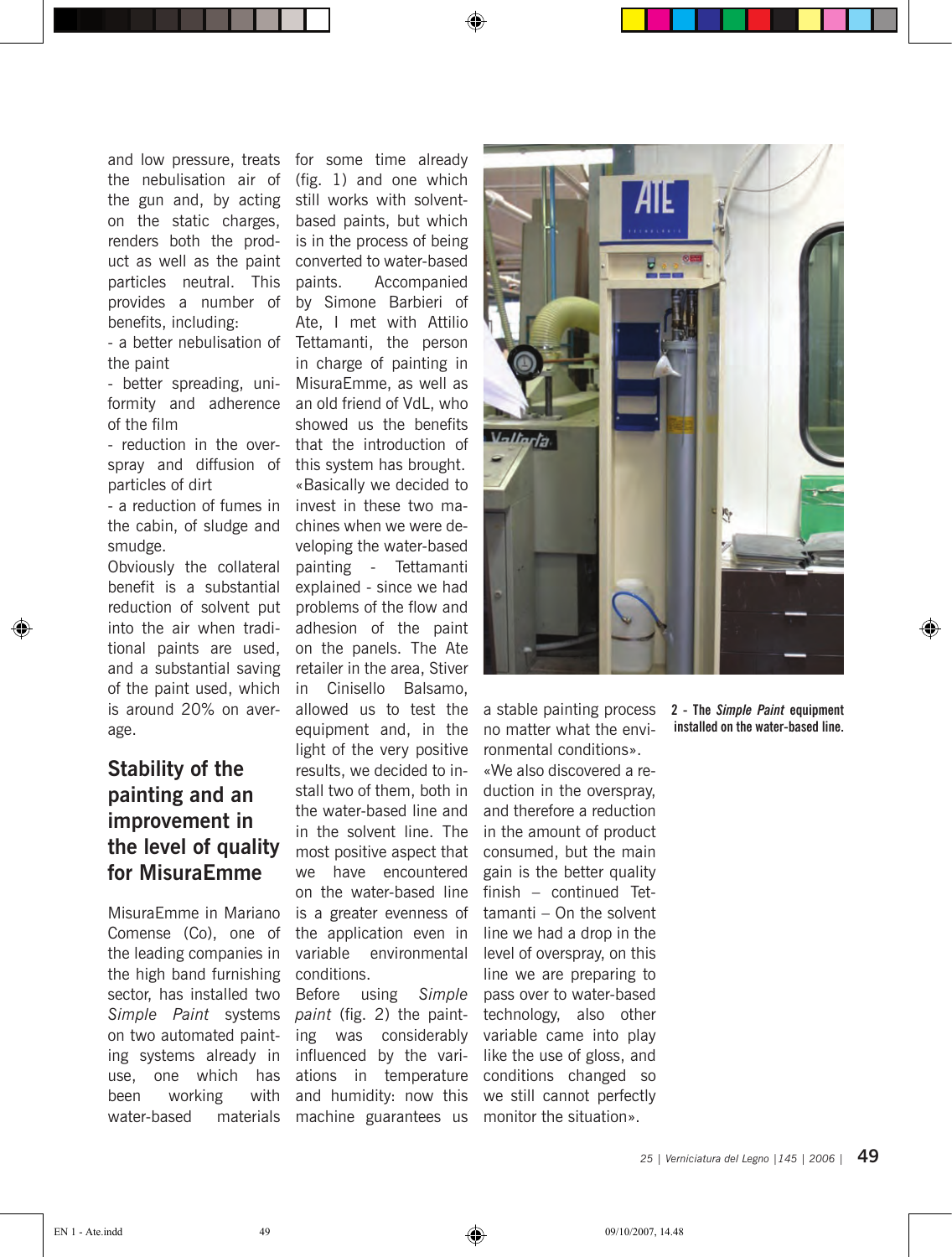**3 - Frames waiting to be painted at VLS.**



◈

system for restraining impurities and oil, *Simple Paint* has strengthened this cleaning of the air, which is

«The most important now cleaner and more panel causing various that, although having procedure on the level individual piece: before dust would gather on the built up would fall on the

thing – concluded the stable. We are working defects. Now with this painting manager – is with a cleaner operating machine, which among an in-house air filtering of applications on the little maintenance, the it might happen that distribution of the loads gun unit, which when it and repeatability of the other things requires cleaning and the proper guarantees stability, ease application».

◈



**4 - The pieces hanging.**

**50** *<sup>|</sup> 25 | Verniciatura del Legno |145 | 2006 25 | Verniciatura del Legno |145 | 2006 |* **51**

◈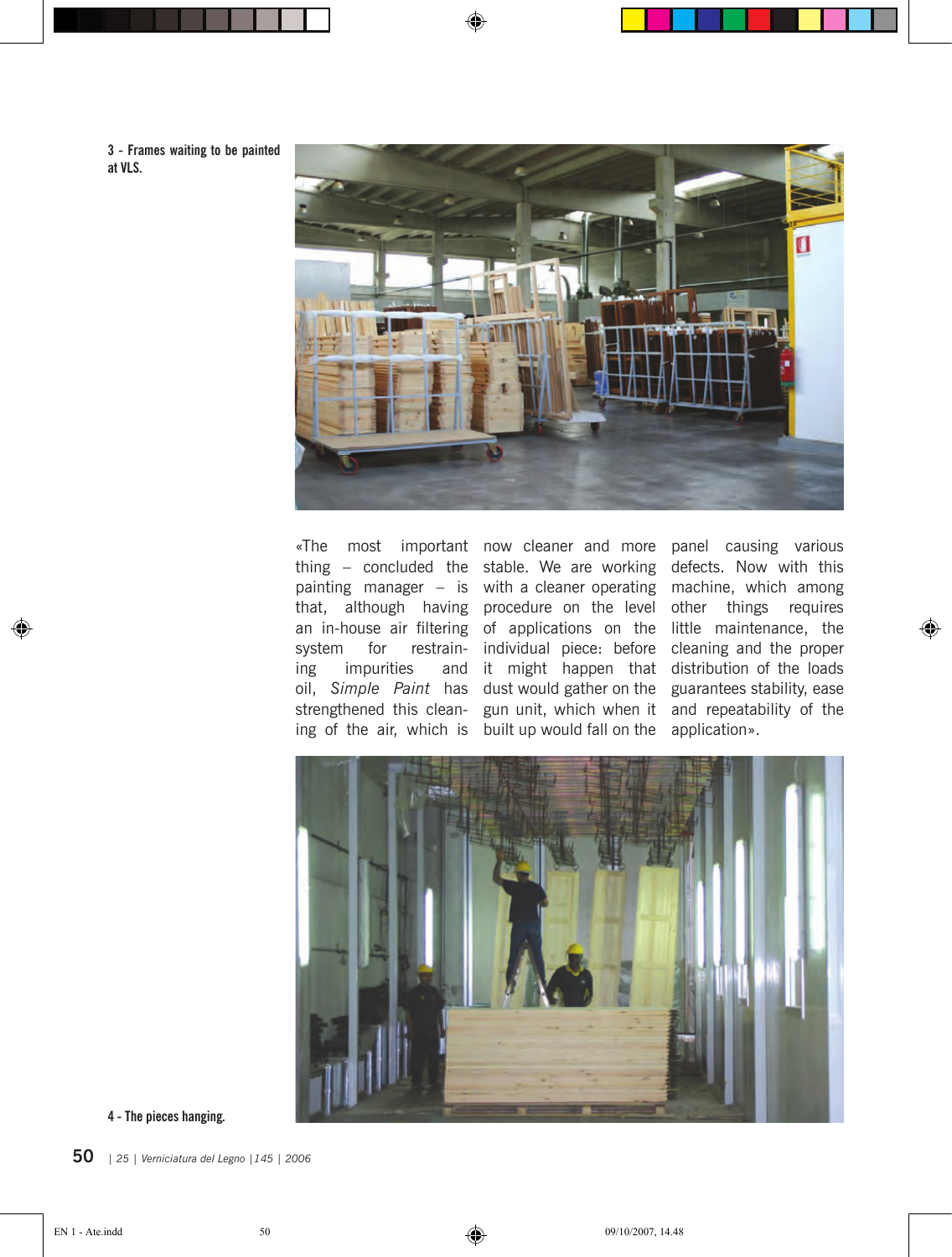#### **Great saving of paint with VLS**

Founded in 1994 in Flero (BS), this water-based painting company for third-party frames, run by the brother and sister Giovanni and Antonella Antolini, in 2004 trans-(BS) to a  $2,000$  m<sup>2</sup> facof the size of the work.

completely water-based technology for the frames for about six years (fig. 3), using two different cycles according to the quality required: one line provides for the conditions. application of the primer, After being hung up (fig. the undercoat and the 4), the frames enter finish for a higher quality the heated flow-coating finish, and the other tunnel, dried, sent for more economic provides just the finish. The application

the primer is done using the flow-coating system, followed by manual sanding and later, depending on the condition of the frame, an intermediate coat and the finish is applied.

♠

ferred to Castel Mella of emissions into the tory, due to the increase solvent-based cycles VLS has been using cycle in favour of a «Because of the usual, well-known problems air, we abandoned the and also the mixed completely water-based cycle which has allowed us to improve both the working conditions as well as the indoor and environmental

> line the application of the intermediate coat where required, dried for 4-5 ter quality finish».

depending on whether it is coniferous or broad-leaved tree wood, then sanded and cleaned with compressed air. At this point the pieces are ready to receive the finishing coat on the automated plant with a robot or in the manual cabin (fig. 5)».

This is the level where *Simple Paint* was inserted, which immediately brought a considerable saving of paint, quantified at a good 20%.

«If before the introduction of this machine we consumed 1 kg of paint for each linear metre of frame, now we consume 1 kg to paint 1.30 linear metres – explained Giovanni Antolini – we no longer have overspray and the paint is more even, so we have a bet-



**5 - The manual cabin for the water-based painting of the frames.** ♠

**50** *<sup>|</sup> 25 | Verniciatura del Legno |145 | 2006 25 | Verniciatura del Legno |145 | 2006 |* **51**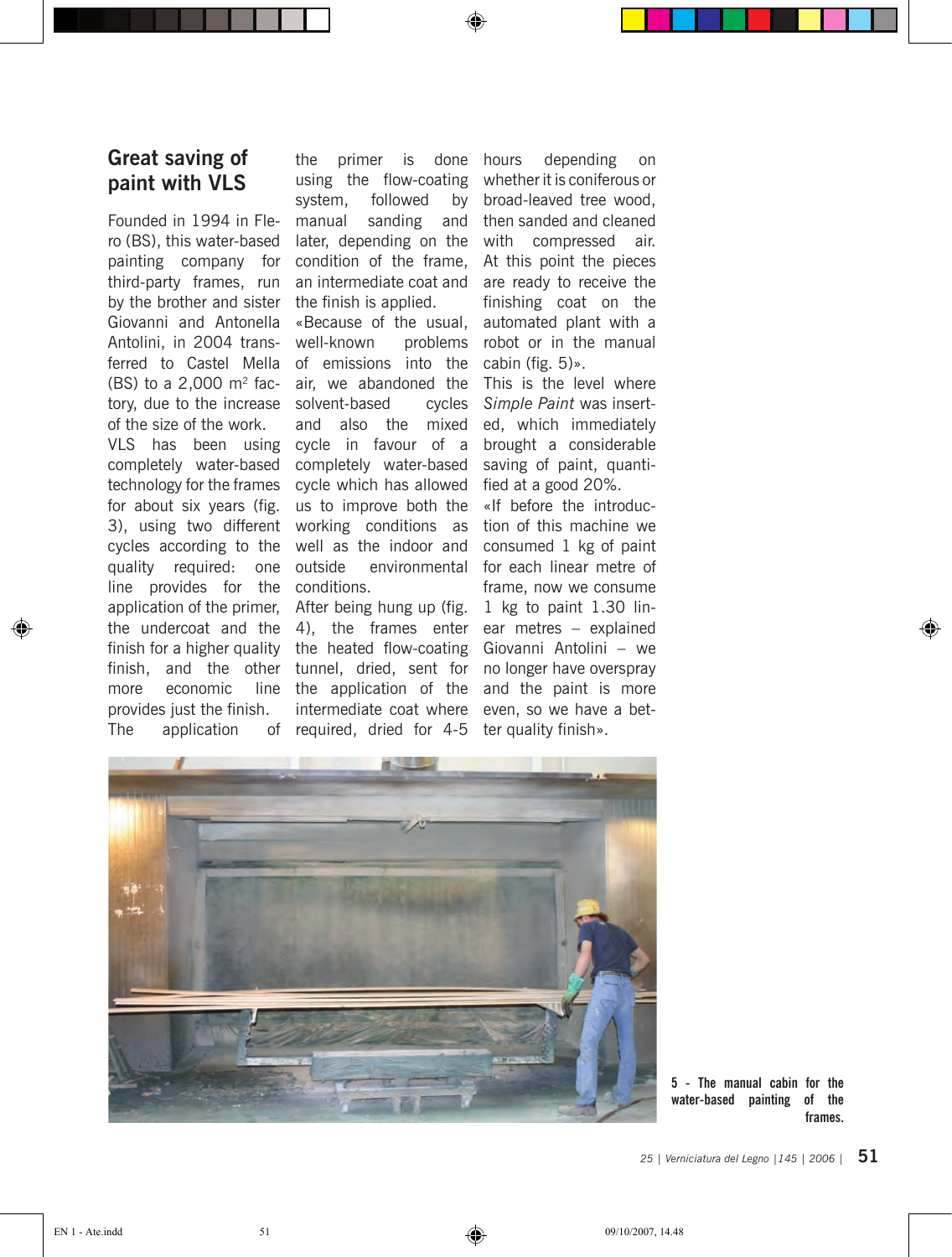**6 - Giovanni Bani on the left, Roberto Bani in the centre and a collaborator near the** *Simple Paint* **equipment.**



♠

## **A reduction in the emissions into the air and a saving of paint at Verniciatura Bani**

At Treviglio in the province of Bergamo, Verniciatura Bani deals with the painting, polishing and

lacquering of furniture, tomatically with a system furnishing components, doors and panels for doors, even if in autumn paints.

«Currently we are paintfilm cabin and also au-

kitchens, solvent-based the primer and for the the company will convert – explained Roberto Bani, to the use of water-based owner of the company ing manually in a water have planned for the for flat painting that we are using for applying large production runs together with his father – but in September we passage from the poly-

◈



**7 - Interior of the automated painting with the spraying unit: we can see how clean the system is.**

**52** *<sup>|</sup> 25 | Verniciatura del Legno |145 | 2006 25 | Verniciatura del Legno |145 | 2006 |* **53**

⊕